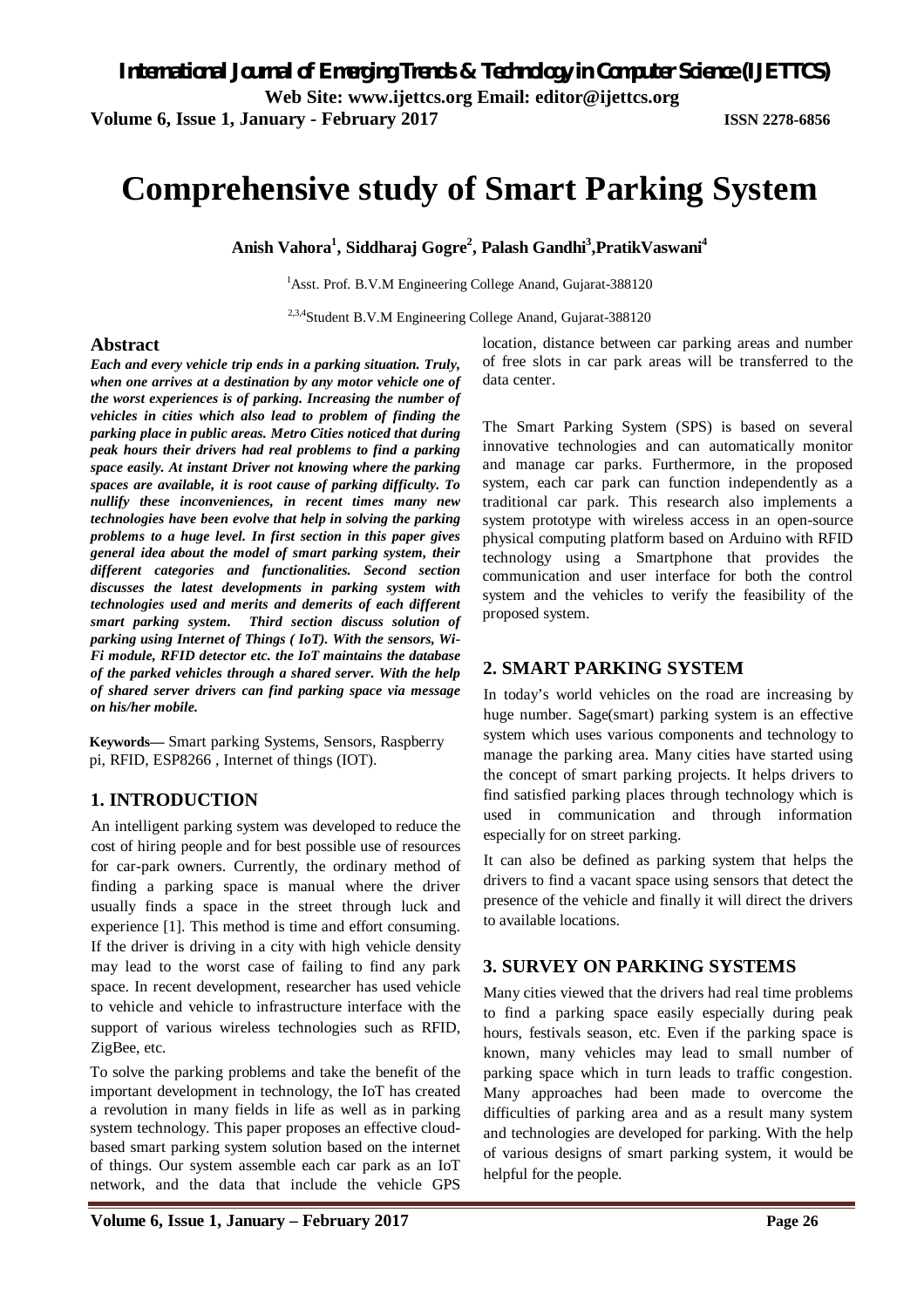## *International Journal of Emerging Trends & Technology in Computer Science (IJETTCS)* **Web Site: www.ijettcs.org Email: editor@ijettcs.org Volume 6, Issue 1, January - February 2017 ISSN 2278-6856**

The paper [2] proposed an IOT based parking system. This system includes RFID sensor, wireless senor, IR sensor, Raspberry pi, etc. Here the author uses the idea of online booking parking system. the parking area is divided into different slots. Each slot is allotted by one IR pair, one RFID, LEDs and buzzer. The slot is empty or not is known by the LEDs and AMR sensor. RFID tag is used for the entry of the vehicle as well as for the exit of the car. When RFID tag is not match with the car and vehicle is not parked at right place the Buzzer goes on. The whole data management of the system is governed by Raspberry pi.

In paper [3] the author proposed design and implementation of smart parking system which is based on wireless sensor that allow vehicle drivers to find the free parking space. The whole system is based on WSNs, Central Web server, Mobile application, etc. With the help of sensor node in parking slot the driver can detect the parking space and this report is passed to embedded web server and finally the information is sent to central webserver using Wi-Fi networks in real time.

The author [4] proposes a monitoring parking system with the help of wireless networks. System is divided in two modules: monitoring and master modules in order to help the drivers to find vacant parking slot. The presence of vehicles id detected by using infrared sensors which is infrared with the microcontroller and zigbee will receive the status information and master module will check for the available vacant places in parking.

The author proposes [5] an automatic smart parking system using IoT which helps the user to find the nearest parking area and free slot of parking in that area. The components included centralized server, Raspberry pi, image capture, etc. Cloud based Iot contains cloud service to store information about the status of parking slots and the centralized server which stores smart parking system information.

In [6] the author introduced parking system using cloudbased platforms as a service (Pass). The(Pass) provides the tools and services needed to create smart parking solution.

The author [7] presents the design and implementation for a wireless sensor network that can track available parking spaces in public parking areas in real time and communicate that to commuters. It consists of mica 2 wireless sensor and MTS310 integrated sensor board. The magnetometer is indicated on the sensor board.

The author [8] presents the issue of automation and modernization of car parking management by proposing a Car Parking Framework (CPF), and assessing its relevance with respect to the engineering and economic efficiency. The proposed framework is based on the integration of WSN and RFID technologies and builds around a modular approach to enable a variety of services. These include driver guidance, automatic payment, parking lot retrieval, security and vandalism detection. In this system author has proposed the clustering of a bunch of sensors and the use of hybrid wire/wireless communication.

In paper [9] the author has proposed a parking system which is secure and based on GSM technology. The system is divided into two parts: Iot monitoring and module based on security reservation. The important components used in the system are Pic microcontroller, LCD, motor driver, visual basic, GSM sim 900A, etc.

In paper [10] the author has designed an intelligent parking system and information system with the help of ARM8 microcontroller which can run on embedded system. An important feature of the system is that the status of the parking slot whether it is empty or not is updated simultaneously on the web or internet. The webcam helps to find the free slots for parking and it captures the images of slots at a time and displays it on LCD screen. If the slot is free it will display empty slot on the screen and if slot is not free it is will display red colour box. If someone wants to book parking slot, then he/she has to send slot number through SMS. The controller receives the information about the slot through GSM and after receiving the information the controller keeps the slot free. The components used are GSM module, LCD screen, ARM8 microcontroller, etc.

The author [11] proposes an automatic smart parking system using Bluetooth technology for exchanging data over short distances. In this system mechanical system is used to transport vehicles to and from parking lots without the help of any human being. When the driver enters the parking area the vehicle is placed on movable platform then he starts his Bluetooth and parking process starts. The Bluetooth reader fetches the user's Bluetooth id and stores in the database, the ARM microcontroller used here to compares the ID with numbers stored in database.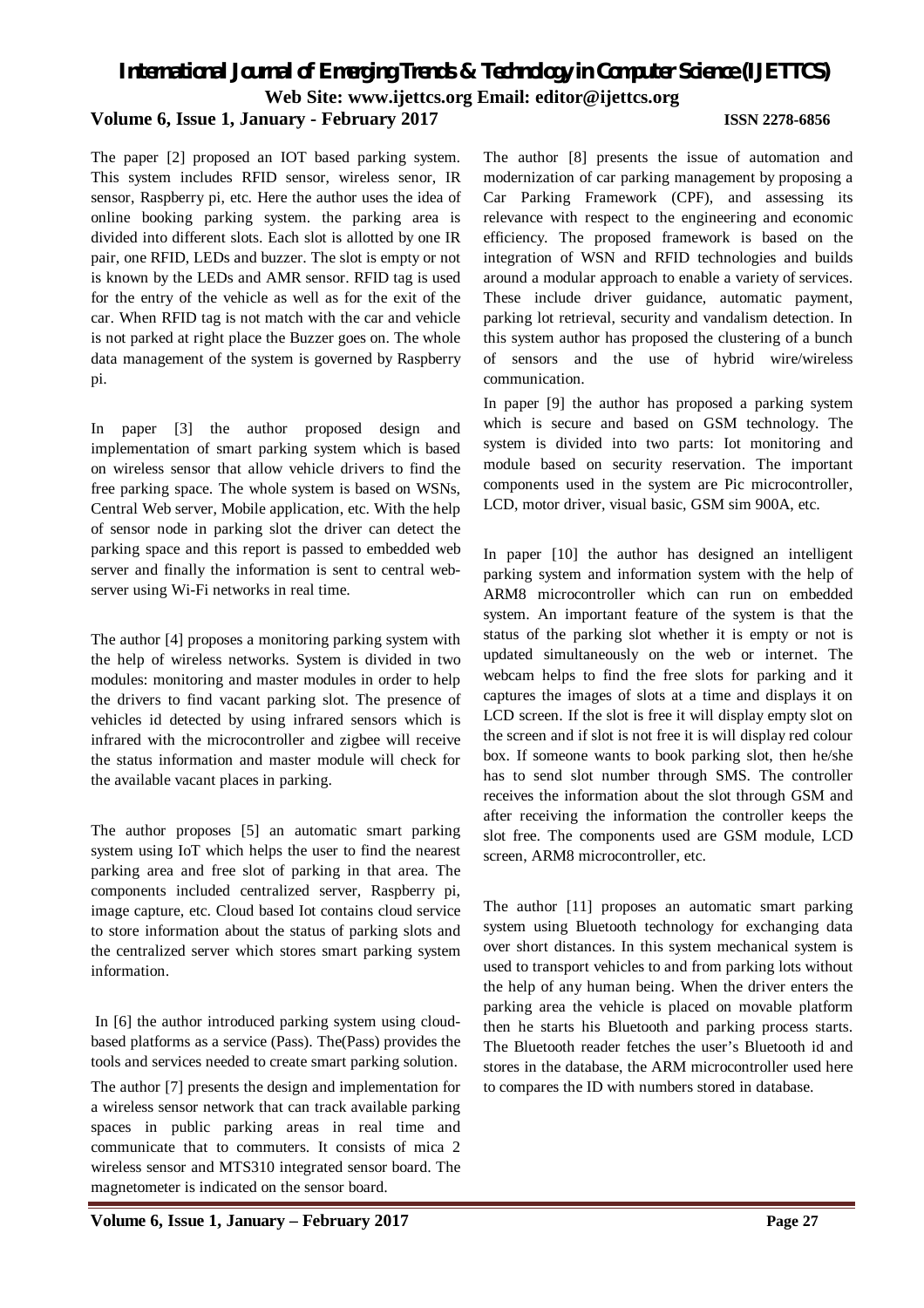## *International Journal of Emerging Trends & Technology in Computer Science (IJETTCS)* **Web Site: www.ijettcs.org Email: editor@ijettcs.org Volume 6, Issue 1, January - February 2017 ISSN 2278-6856**

In [12] author proposes a low cost parking system which is also automated park management. These include security, guidance of driver, automatic payment, vandalism detection, etc. To implement this system, it includes: parking manager, gate manager and parking spots manager. In this paper author has used bunch of sensors and hybrid wireless communications instead of mote in every spot which has lots of drawback in terms of cost and consumption of energy.

The author in [13] presents a wireless smart parking system for locating parking slots with the help of smartphones. The system automatic processes the process of locating an available Parking spot and paying for it. If there is car parked on the parking slot or not can be known with the help of sensors which are placed on the parking spot. All the details of parking space are sending to backend with the help of servers. Once the user is within the range of 2km sever determines the closest available parking spot and sends the location to the user.

In [14] the author proposed the prototype which is designed through the MaSE methodology. The system considers 3 conditions: parking fees, the distance between the current location to the chosen car parking area and reservation or booking of car for parking. Negotiation algorithms are employed to bargain on parking prices and to calculate the shortest way for the driver.

## **4. DISCUSSION**

From the above discussion we have made a table which shows the comparison of technology proposed by different user. Table also gives us advantages and disadvantages of each and every latest proposed technology. From the analysis of Table 1, we will propose a multi-tasking parking system which is based on expert systems that will help the drivers to park their vehicles in easy and comfortable way. Smart and automatic parking system helps to keep traffic congestion in control and reduces the noise and air pollution caused by vehicles.

| Ref.           | Method     | os and disadvantages of unferent proposed sinart parking system<br>Advantages | Disadvantages                       |
|----------------|------------|-------------------------------------------------------------------------------|-------------------------------------|
| no.            | Used       |                                                                               |                                     |
| Pham et. al[2] | <b>IoT</b> | • Control of theft of vehicle                                                 | • Cost of the system is more        |
|                |            | • Advance booking of parking                                                  | • Complexity of design increases    |
|                |            | • Proper management of vehicle                                                |                                     |
|                |            | • Parking slots state is saved in                                             |                                     |
|                |            | database                                                                      |                                     |
| Gandhi et.     | Embedded   | • WSNs technologies are easy to                                               | • No multilevel parking inside an   |
| al[3]          | technology | deploy in existing parking slots                                              | infrastructure                      |
|                |            | • With the help mobile device the                                             | • Driver can't make a remote        |
|                |            | driver can detect the parking slots                                           | payment                             |
|                |            | state in real time                                                            |                                     |
|                |            | • The information is saved in                                                 |                                     |
|                |            | database                                                                      |                                     |
| Portilla et.   | Zigbee     | • Provides secured data transfer                                              | • Time consuming                    |
| al[4]          |            | • System checks whether the                                                   | • Use of RFID increases the cost of |
|                |            | vehicle that come to parking is                                               | the system                          |
|                |            | registered                                                                    | • System allows one by one parking  |
|                |            | • Check in information is stored in                                           |                                     |
|                |            | database                                                                      |                                     |
|                |            | • It is compatible                                                            |                                     |
| Bhonge et.     | IoT        | • IoT plays vital role in connecting                                          | • Not provide guidance and payment  |
| al[5]          |            | the surrounding environmental                                                 | for the driver                      |
|                |            | things to the network and made                                                | • Addition of security features to  |
|                |            | easy to access those things from                                              | protect the user privacy            |
|                |            | any location                                                                  |                                     |
|                |            | • System reduces the time in                                                  |                                     |
|                |            | finding parking slots and the fuel                                            |                                     |
|                |            | consumption                                                                   |                                     |

**Table 1:** Advantages and disadvantages of different proposed smart parking system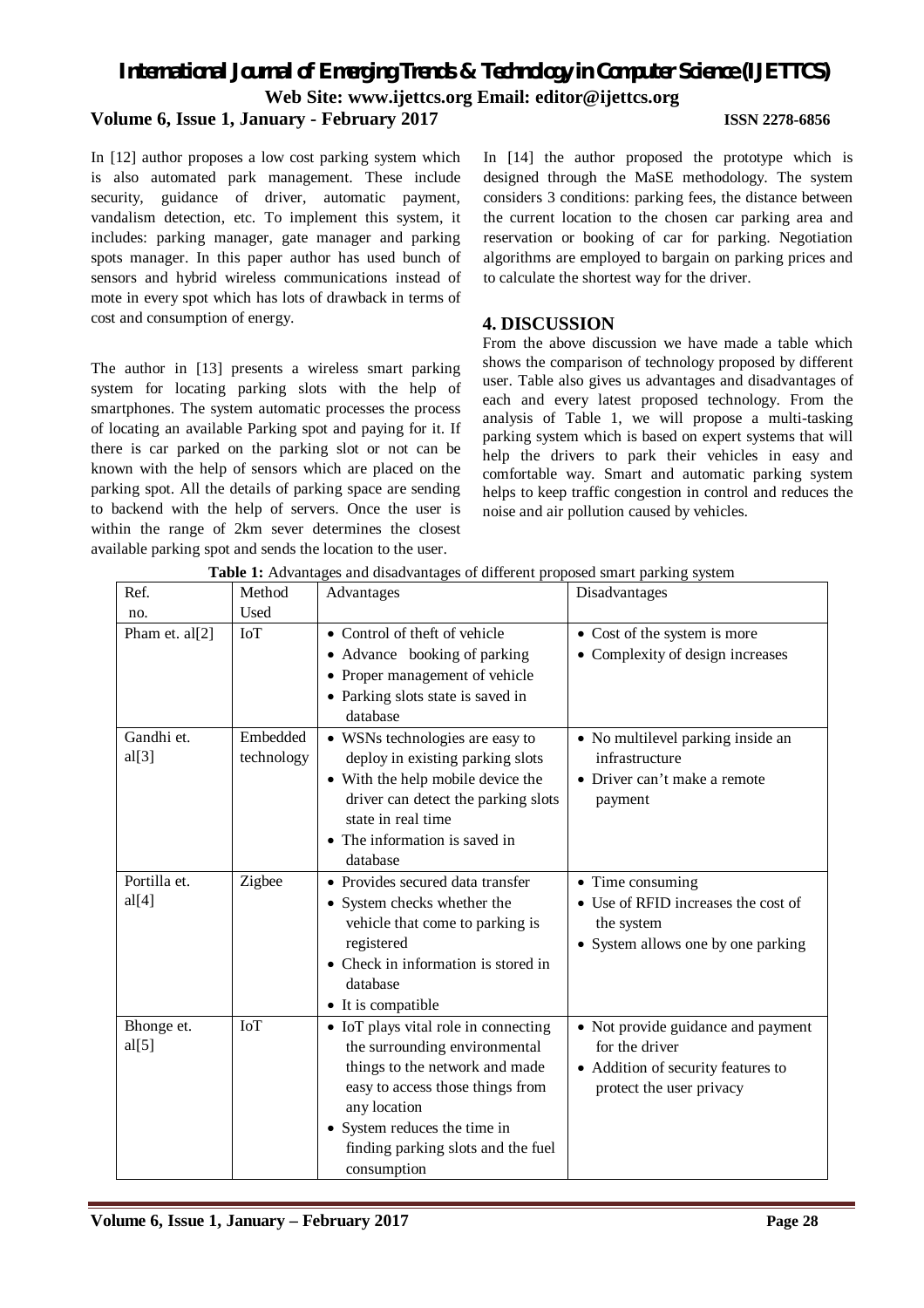## *International Journal of Emerging Trends & Technology in Computer Science (IJETTCS)* **Web Site: www.ijettcs.org Email: editor@ijettcs.org**

## **Volume 6, Issue 1, January - February 2017 ISSN 2278-6856**

| Basavaraju et.<br>al[6]<br>Sinniah et.<br>al[7] | Cloud<br>based<br>PaaS<br>Wireless<br>sensor<br>node | • Faster smart parking system<br>• Reducing time<br>Reducing cost and maintenance<br>One platform can flexible<br>$\bullet$<br>collaborate with another platform<br>• Exact numbers of vehicles can be<br>counted<br>• Implementation of the system is<br>easy | • System does not provide guidance<br>and payment for the driver<br>• Availability of spaces could not be<br>displayed on a smart phone<br>• Addition of security features to<br>protect the user privacy<br>• It is time consuming<br>• Cost is more<br>• If sensor fails then whole system<br>fails |
|-------------------------------------------------|------------------------------------------------------|----------------------------------------------------------------------------------------------------------------------------------------------------------------------------------------------------------------------------------------------------------------|-------------------------------------------------------------------------------------------------------------------------------------------------------------------------------------------------------------------------------------------------------------------------------------------------------|
| Boda et. al[8]                                  | <b>IoT</b>                                           | • Portable device<br>• Calculates the number of available<br>parking spaces<br>• Use of efficient data gathering<br>protocol which further improves<br>power efficiency                                                                                        | • Cost of the system is more<br>• Complexity of design increases<br>• It is not applicable to multi-<br>parking management system.                                                                                                                                                                    |
| Karbab et.<br>al[9]                             | GSM and<br>Zigbee                                    | • Status of parking slot is provided<br>in real time<br>• Time saving as it will require less<br>time to find space for parking<br>• Low cost for implementation of<br>Zigbee                                                                                  | • Cost of implementation is high<br>• Drivers can't make reservation to<br>enter and exit the parking                                                                                                                                                                                                 |
| Mustapa et.<br>al[10]                           | Embedded<br>system<br>and image<br>processing        | • Use of camera is effective and<br>inexpensive<br>• With the help of camera it will be<br>easy to see the parking slots and<br>presence of many cars<br>• Theft of vehicles will be less                                                                      | • Camera should be placed at proper<br>place for the perfect view of<br>parking<br>• Weather condition may affect the<br>visibility of the parking                                                                                                                                                    |
| DharmaReddy<br>et. al[11]                       | Bluetooth                                            | • CPF provides lots of services to<br>drivers<br>• Power consumption is less                                                                                                                                                                                   | • Parking can't help to prevent<br>against car theft                                                                                                                                                                                                                                                  |
| Anand et.<br>al[12]                             | <b>GPS</b>                                           | • User can locate parking space<br>from his/her Smartphone and can<br>pay for it<br>• With the help of GPS module user<br>gets real time location                                                                                                              | • Smartphone application works<br>effectively if and only if the vehicle<br>is in range of 2km.                                                                                                                                                                                                       |
| Djenouri et.<br>al[13]                          | Wireless                                             | • Driver can search for parking<br>space, pay for parking.<br>Reservation of vehicle and can<br>find the parking space<br>• The system gives the user the<br>distance from the current position<br>to the chosen car park                                      | • Cost of development of the system<br>is high<br>• Complexity of the design increases                                                                                                                                                                                                                |
| Hancke et.<br>al[14]                            | <b>IoT</b>                                           | • Driver can find nearest parking<br>area or slot for parking<br>• System reduces fuel consumption                                                                                                                                                             | • Availability of spaces cannot be<br>displayed on smart phones<br>• System does not provide guidance<br>to the drivers                                                                                                                                                                               |